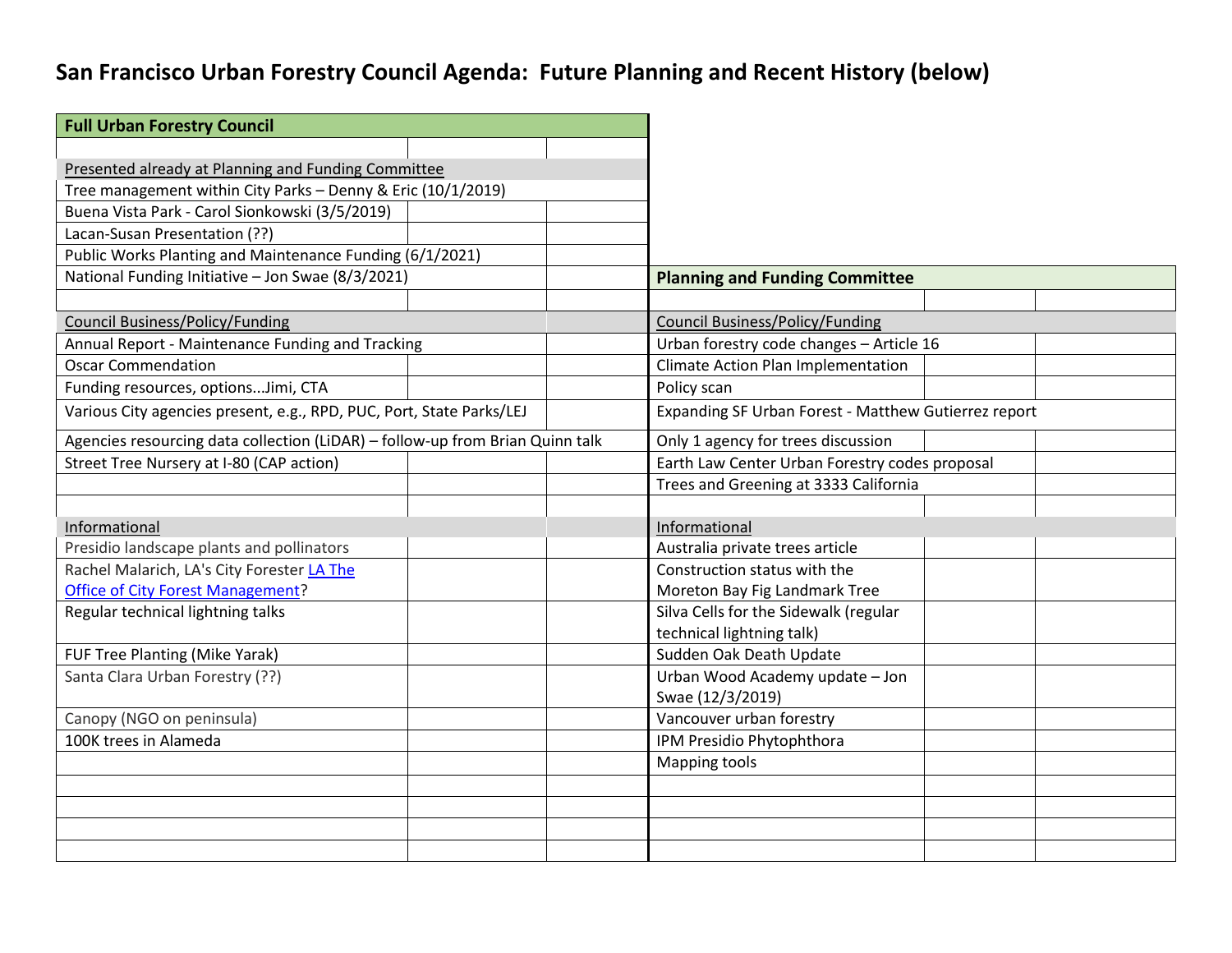| *Agendized at Past Council Meeting                                    | <b>Presenter</b>             | <b>Date</b>              | *Agendized at Past Planning and                                 | <b>Presenter</b>             | <b>Date</b>                      |
|-----------------------------------------------------------------------|------------------------------|--------------------------|-----------------------------------------------------------------|------------------------------|----------------------------------|
|                                                                       |                              |                          | <b>Funding Committee Meeting</b>                                |                              |                                  |
| <b>Climate Action Now!</b>                                            | Markos Major                 | 2/26/2019                | Tree management within City Parks                               | Denny & Eric                 | 10/1/2019                        |
| <b>Urban Forest Council Retreat</b>                                   | Michael Allison              | 5/23/2019                | <b>Street Tree List</b>                                         | <b>Brastow</b>               | 10/1/2019                        |
| Treasure and Yerba Buena Island                                       | Lauren Stahl                 | 6/25/2019                | 2019 Annual Report                                              | <b>Brastow</b>               | 10/1/2019                        |
| <b>Ficus Trees</b>                                                    | Carla Short                  | 8/27/2019                | Urban Wood Academy                                              | Jon Swae                     | 12/3/2019                        |
| <b>Street Tree List</b>                                               | <b>Brastow</b>               | 10/22/2019               | Carbon Fund                                                     | Shawn<br>Rosenmoss           | 2/4/2020                         |
| Annual Urban Forest Report                                            | <b>Brastow</b>               | 10/22/2019               | Canopy data                                                     | Mike<br>Webster              | 3/3/2020                         |
| <b>StreetTreeSF and Tree Planting</b>                                 | Crawford                     | 12/13/2019               | Presidio Historic Forest                                        | <b>Blake Troxel</b>          | 9/1/2020                         |
| Urban Wood Academy                                                    | Jon Swae                     | 1/24/2020                | Annual Report 2020                                              | <b>Brastow B</b>             | 10/6/2020                        |
| Formatting and Content for Annual Report                              | <b>Brastow</b>               | 1/22/2020                | Development Project Criteria for<br>Review by UFC               | Oscar<br>Hernandez-<br>Gomez | 10/6/2020                        |
| Urban tree canopy data and analyses                                   | <b>Blake Troxel</b>          | 8/25/2020<br>8/24/2021   | <b>Urban Forestry Mount Sutro</b>                               | Morgan                       | 12/1/2020                        |
| Public Works UF Budget                                                | Crawford                     | 9/25/2020                | Annual Urban Forest Report                                      |                              | 1/5/2021<br>4/6/2021             |
| Landmark Tree Code change recommendations                             | Mike Sullivan                | 9/25/2020<br>10/27/2020  | <b>Street Tree List</b>                                         |                              | 3/2/2021<br>6/1/2021             |
| 2020 Annual Report                                                    | <b>Brastow</b>               | 10/27/2020<br>12/11/2020 |                                                                 |                              | 6/1/2021                         |
| Glen Park Greenway Oak Planting                                       | Nicholas Dewar               | 1/22/2021                | Urban Forestry Council review of<br><b>Development Projects</b> | Oscar<br>Hernandez-<br>Gomez | 3/2/2021<br>4/6/2021<br>6/1/2021 |
| Development Pipeline BUF trees getting earlier<br>in Planning process | Oscar<br>Hernandez-<br>Gomez | 2/23/2021                | Acacia tree mortality                                           | Lacan                        | 5/4/2021                         |
| Oak Tree Study                                                        | Jon Swae                     | 2/23/2021                | <b>Street Tree Funding</b>                                      | Crawford                     | 6/1/2021                         |
| Presidio Historic forest                                              | <b>Blake Troxel</b>          | 3/26/2021                | Planting/Funding/National Climate<br><b>Funding Initiative</b>  | Jon Swae                     | 8/3/2021                         |
| Mount Sutro Management                                                | Morgan Vaisset-<br>Fauvel    | 3/26/2021                | Annual Report 2021                                              | Brastow                      | 10/5/2021                        |
| SOMA West Community Benefit District                                  |                              | 5/28/2021                | LiDAR etc.                                                      | <b>Brian Quinn</b>           | 12/7/2021                        |
| UC Hastings Green Community Benefits Plan                             |                              | 5/28/2021                | Diseases, what's coming                                         | Lacan                        | 2/1/2022                         |
| <b>Street Tree List</b>                                               | <b>Brastow</b>               | 6/22/2021                |                                                                 |                              |                                  |
| Land Acknowledgement                                                  | <b>Brastow</b>               | 6/22/2021<br>8/24/2021   |                                                                 |                              |                                  |